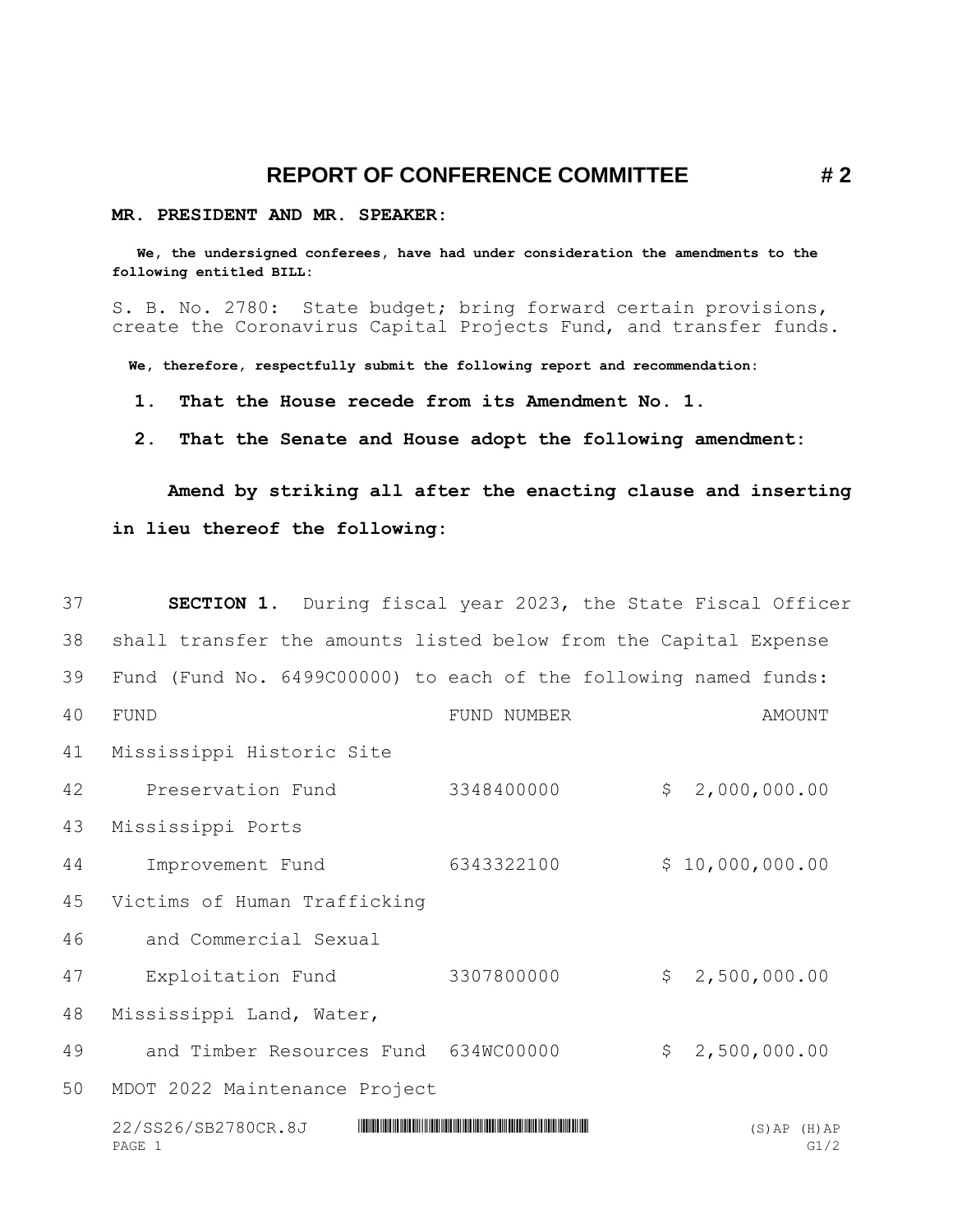$22/SS26/SB2780CR.8J$  \* HINDER THE SERVICE SERVICE SERVICE SERVICE SERVICE SERVICE SERVICE SERVICE SERVICE SERVICE SERVICE SERVICE SERVICE SERVICE SERVICE SERVICE SERVICE SERVICE SERVICE SERVICE SERVICE SERVICE SERVICE SERVI PAGE 2 G1/2 51 Fund created in this act  $$ 45,000,000.00$  MDOT 2022 Capacity Project 53 Fund created in this act  $$ 35,000,000.00$  MDOT 2022 Infrastructure Match 55 Fund created in this act  $\frac{1}{2}$  \$ 40,000,000.00 MDOT 2022 Emergency Road and 57 Bridge Fund created in this act \$100,000,000.00 TOTAL \$237,000,000.00 **SECTION 2.** During fiscal year 2023, the State Fiscal Officer shall transfer the amounts listed below from the Coronavirus State Fiscal Recovery Fund (Fund No. 6821113000) to each of the following named funds: 63 FUND NUMBER AMOUNT Coronavirus State Fiscal Recovery Lost Revenue Fund 66 created in this act  $$ 55,000,000.00$  Mississippi Association of Independent Colleges and Universities (MAICU) Grant Program Fund created in Senate Bill No. 2700, 2022 Regular 72 Session \$ 10,000,000.00 TOTAL \$ 65,000,000.00 **SECTION 3.** During fiscal year 2023, the State Fiscal Officer shall transfer the sum of One Million Dollars (\$1,000,000.00) from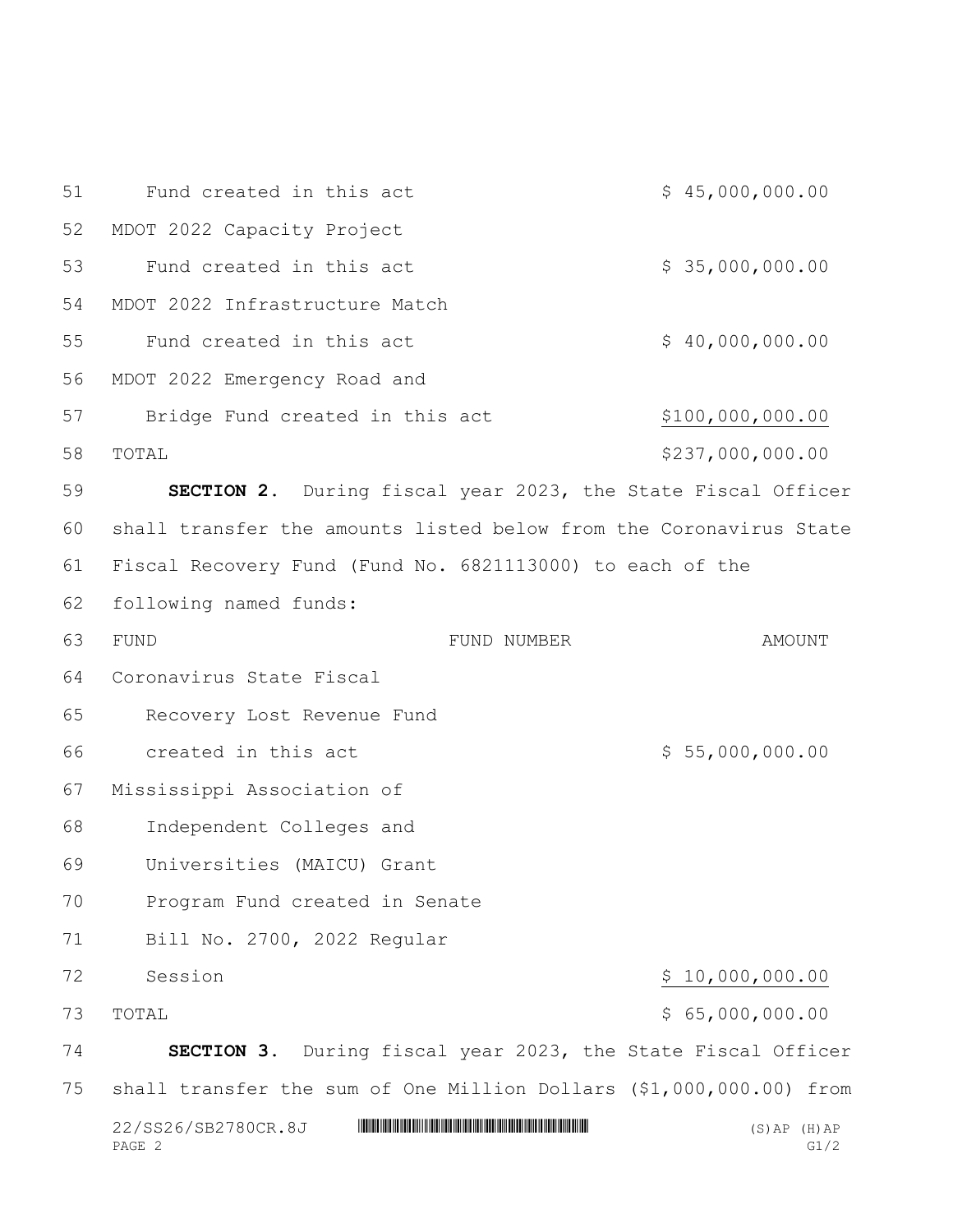the Capital Expense Fund - Archives and History (Fund No.

 6447C00000) to Mississippi Historic Site Preservation Fund (Fund No. 3348400000).

 **SECTION 4.** During fiscal year 2023, the State Fiscal Officer shall transfer the sum of Eight Thousand Eighty-six Dollars and Ninety-five Cents (\$8,086.95) from the Alcoholic Beverage Control Special Fund (Fund No. 331960000) and the sum of Eight Thousand Six Hundred One Dollars and Sixty-four Cents (\$8,601.64) from the Department of Revenue General Administration Special Fund (Fund No. 3319700000) to the Sales Tax Fees Fund (Fund No. 3318100000).

 **SECTION 5.** During fiscal year 2023, the State Fiscal Officer shall transfer the sum of Six Hundred Twenty-three Dollars (\$623.00) from the Secretary of State Help Mississippi Vote Fund (Fund No. 3311M00000) to the State General Fund (Fund No. 2999000000).

 **SECTION 6.** During fiscal year 2023, the State Fiscal Officer shall transfer the sum of Ten Million Dollars (\$10,000,000.00) from the State General Fund (Fund No. 2999000000) to the Mississippi Outdoor Stewardship Trust Fund created by House Bill No. 606, 2022 Regular Session.

 $22/SS26/SB2780CR.8J$  \*ssampling the state of the state of the state of the state of the state of the state of the state of the state of the state of the state of the state of the state of the state of the state of the state PAGE 3 G1/2 **SECTION 7.** There is created in the State Treasury a special fund to be designated as the "Coronavirus State Fiscal Recovery Lost Revenue Fund," which shall consist of funds calculated based on a reduction in the state's general revenue due to the coronavirus public health emergency, made available through the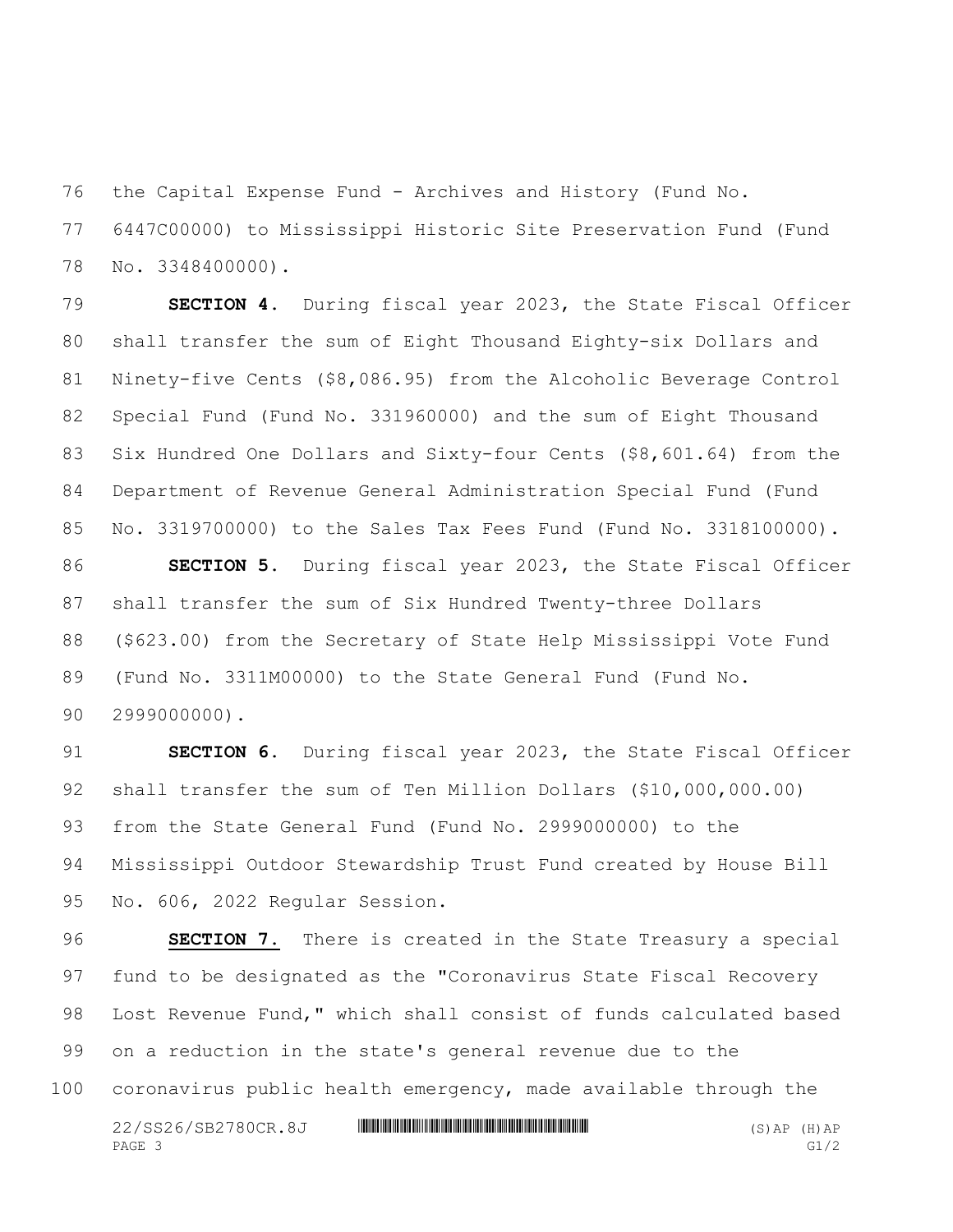Coronavirus State Fiscal Recovery Fund established by the American Rescue Plan Act of 2021, and transferred into the fund by act of the Legislature. The fund shall be maintained by the State Treasurer as a separate and special fund, separate and apart from the General Fund of the state. Unexpended amounts remaining in the fund at the end of a fiscal year shall not lapse into the State General Fund, and any investment earnings or interest earned on amounts in the fund shall be deposited to the credit of the fund. Monies in the fund shall be used by the Department of Finance and Administration, upon appropriation by the Legislature, for the purpose of providing government services.

 **SECTION 8.** There is created in the State Treasury a special fund to be designated as the "2022 Maintenance Project Fund," which shall consist of funds made available by the Legislature in any manner and funds from any other source designated for deposit into such fund. The fund shall be maintained by the State Treasurer as a separate and special fund, separate and apart from the General Fund of the state. Unexpended amounts remaining in the fund at the end of a fiscal year shall not lapse into the State General Fund, and any investment earnings or interest earned on amounts in the fund shall be deposited to the credit of the fund. Monies in the fund shall be used by the Department of Transportation, upon appropriation by the Legislature, to provide for maintenance projects by adopting the Pavement Program of the Three-Year Plan as adopted by the Mississippi Transportation

 $22/SS26/SB2780CR.8J$  \*ssampling the state of the state of the state of the state of the state of the state of the state of the state of the state of the state of the state of the state of the state of the state of the state PAGE 4 G1/2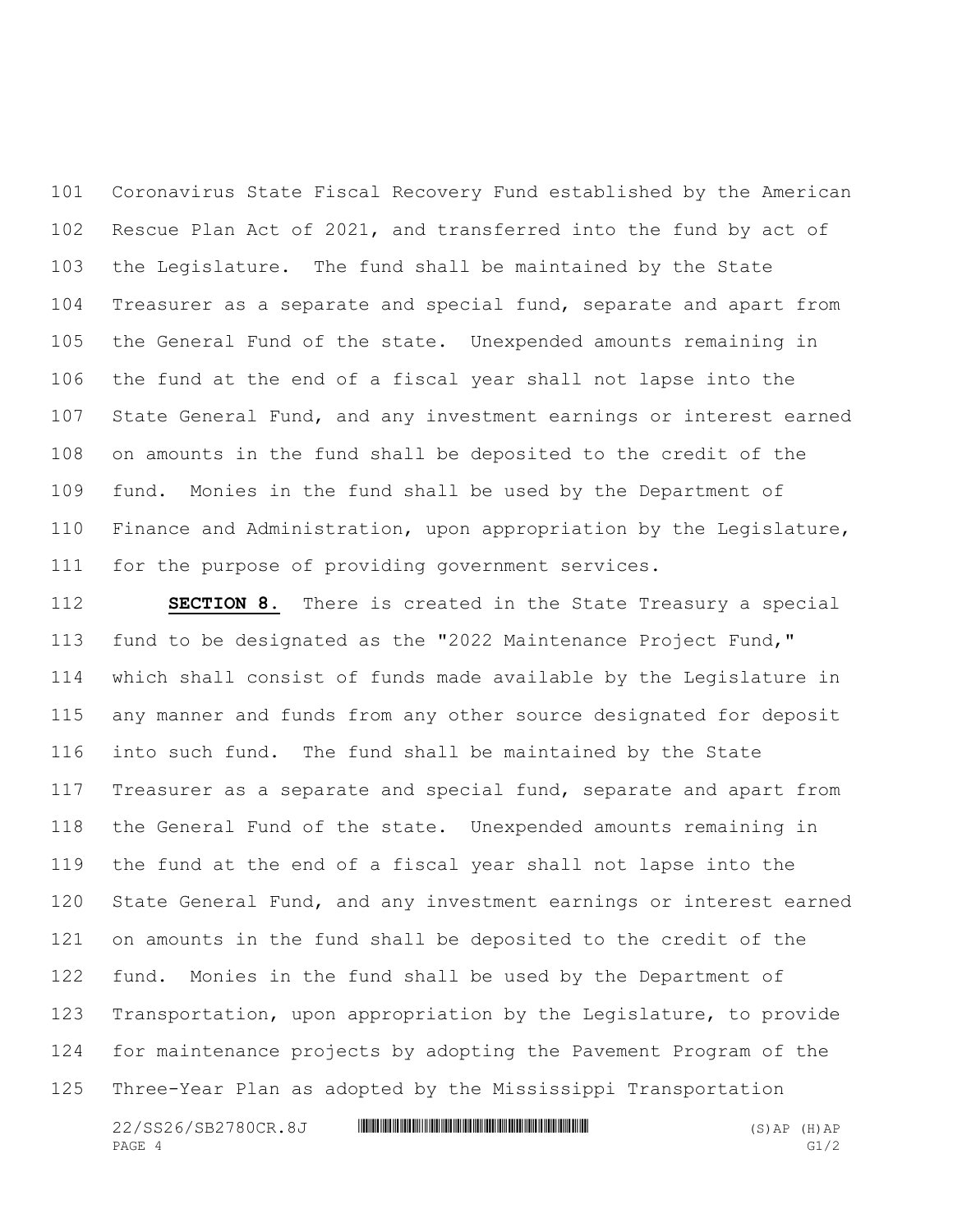Commission on Minute Book 105, page 732 and further required by Section 65-1-141.

 **SECTION 9.** There is created in the State Treasury a special fund to be designated as the "2022 Capacity Project Fund," which shall consist of funds made available by the Legislature in any manner and funds from any other source designated for deposit into such fund. The fund shall be maintained by the State Treasurer as a separate and special fund, separate and apart from the General Fund of the state. Unexpended amounts remaining in the fund at the end of a fiscal year shall not lapse into the State General Fund, and any investment earnings or interest earned on amounts in the fund shall be deposited to the credit of the fund. Monies in the fund shall be used by the Department of Transportation, upon appropriation by the Legislature, to provide for capacity projects by adopting the Capacity Program of the Three-Year Plan as adopted by the Mississippi Transportation Commission on Minute Book 105, page 732 and further required by Section 65-1-141.

 **SECTION 10.** There is created in the State Treasury a special fund to be designated as the "2022 Infrastructure Match Fund," which shall consist of funds made available by the Legislature in any manner and funds from any other source designated for deposit into such fund. The fund shall be maintained by the State Treasurer as a separate and special fund, separate and apart from the General Fund of the state. Unexpended amounts remaining in the fund at the end of a fiscal year shall not lapse into the

 $22/SS26/SB2780CR.8J$  \*ssampling the state of the state of the state of the state of the state of the state of the state of the state of the state of the state of the state of the state of the state of the state of the state PAGE 5 G1/2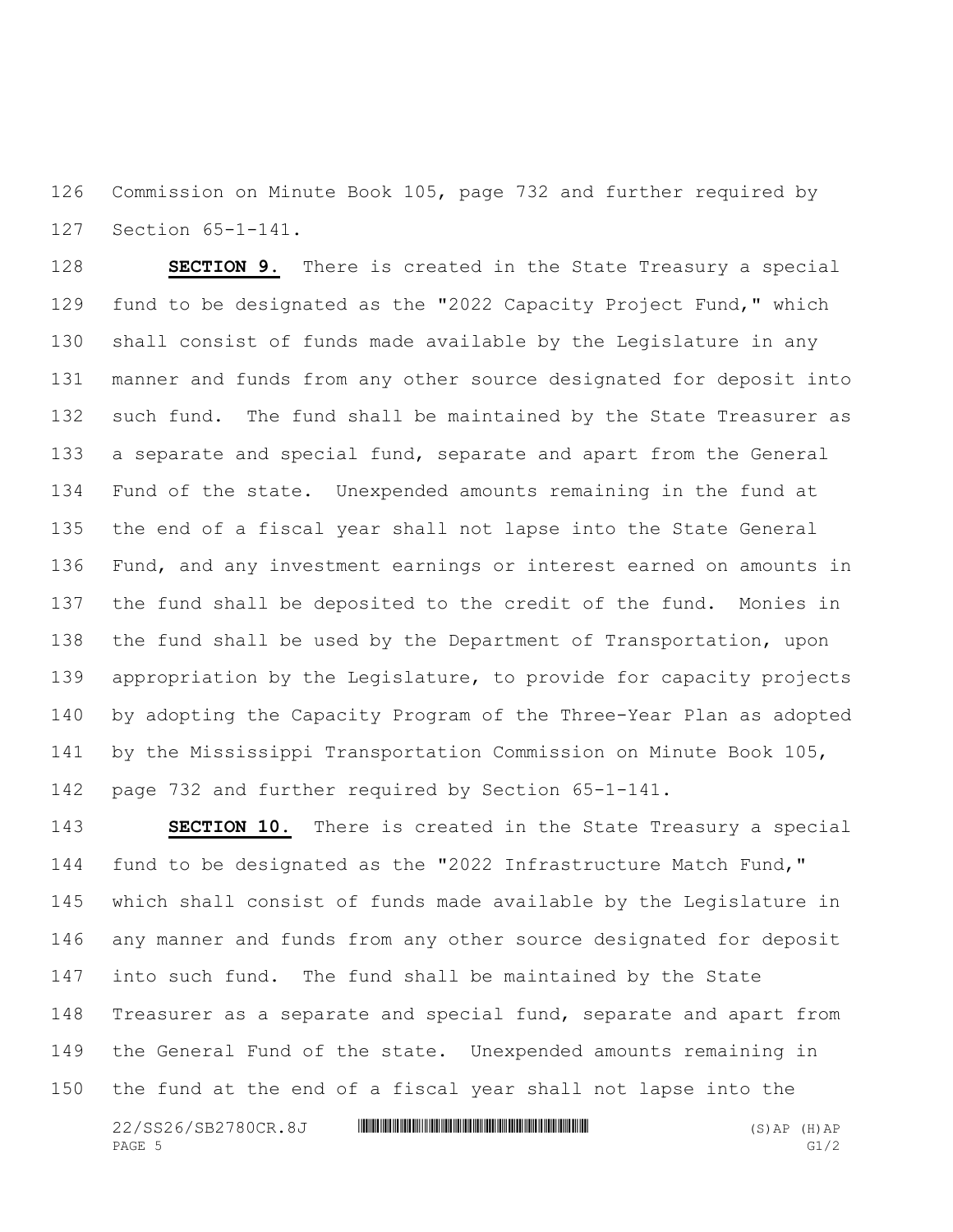State General Fund, and any investment earnings or interest earned on amounts in the fund shall be deposited to the credit of the fund. Monies in the fund shall be used by the Department of Transportation, upon appropriation by the Legislature, to provide for funds necessary to match projected federal funds available through the following federal fiscal year from the annual Federal Highway Administration appropriations and from the supplemental Infrastructure Investment and Jobs Act (IIJA) appropriations.

 **SECTION 11.** There is created in the State Treasury a special fund to be designated as the "2022 Emergency Road and Bridge Fund," which shall consist of funds made available by the Legislature in any manner and funds from any other source designated for deposit into such fund. The fund shall be maintained by the State Treasurer as a separate and special fund, separate and apart from the General Fund of the state. Unexpended amounts remaining in the fund at the end of a fiscal year shall not lapse into the State General Fund, and any investment earnings or interest earned on amounts in the fund shall be deposited to the credit of the fund. Monies in the fund shall be used by the Department of Transportation, upon appropriation by the Legislature, for the purposes provided in Section 65-1-179. Of the monies expended under this section, it is the intention of the Legislature that the Department of Transportation be excluded from applying for use of funds in order to give preference to counties and municipalities.

 $22/SS26/SB2780CR.8J$  \*ssampling the state of the state of the state of the state of the state of the state of the state of the state of the state of the state of the state of the state of the state of the state of the state PAGE 6 G1/2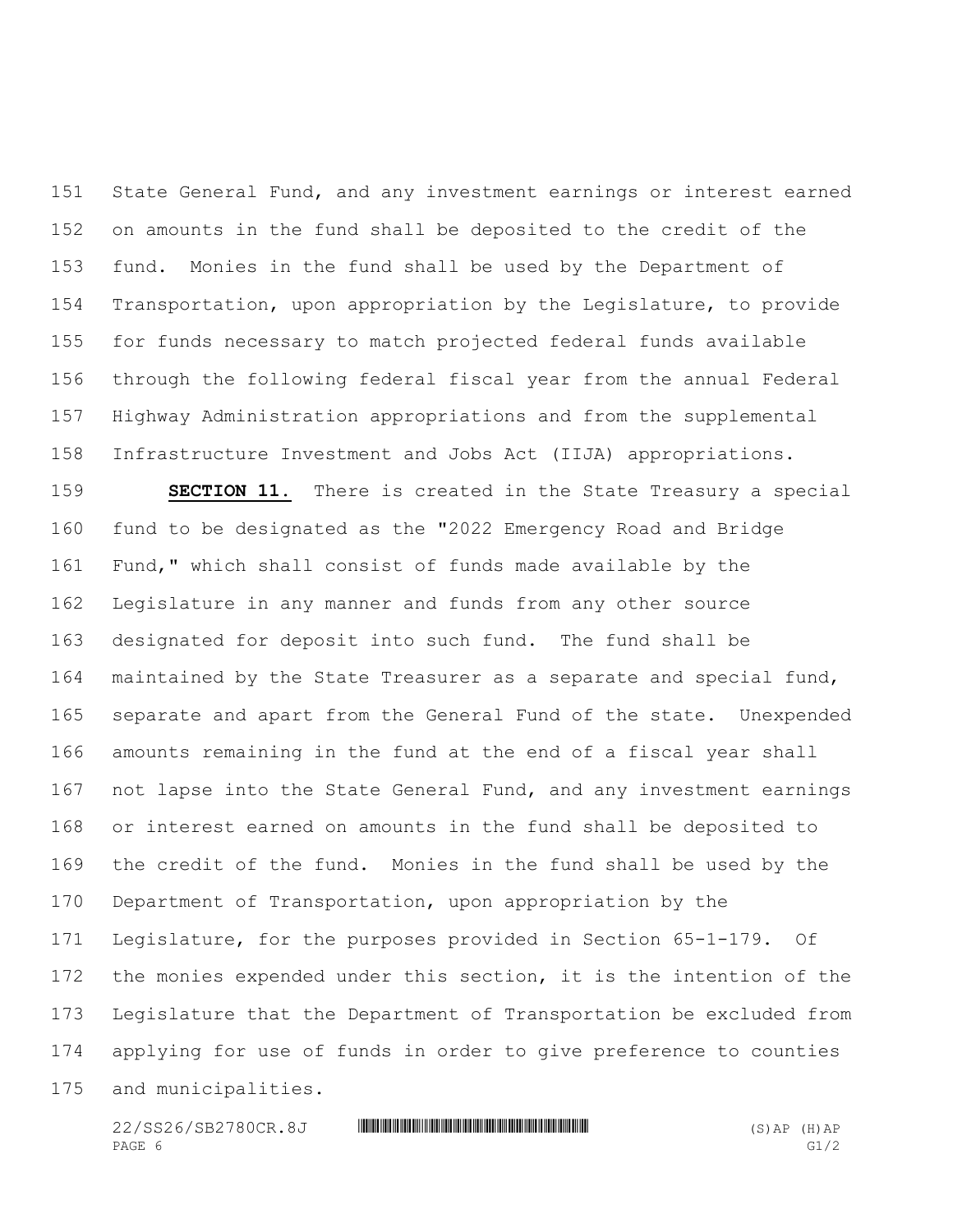**SECTION 12.** (1) This section shall be known and may be cited as the "Independent Schools Infrastructure Grant Program Act of 2022."

 (2) There is established the Independent Schools Infrastructure Grant Program, to be administered by the Department of Finance and Administration. Under the program, eligible independent schools may apply for reimbursable grants to make 183 necessary investments in water, wastewater, stormwater, broadband and other eligible infrastructure projects to be funded by the Legislature using Coronavirus State Fiscal Recovery Funds made available under the federal American Rescue Plan Act (ARPA). The program shall be funded from appropriations by the Legislature to the department from the Coronavirus State Fiscal Recovery Fund.

 (3) The use of grants shall be subject to audit by the United States Department of the Treasury's Office of Inspector General and the Mississippi Office of the State Auditor. An eligible independent school found to be fully or partially noncompliant with grant requirements shall return to the state all or a portion of the grant monies received and used for unallowable expenditures. Applicants shall confirm their understanding of these terms.

 (4) For purposes of this section, unless the context requires otherwise, the following terms shall have the meanings as defined in this subsection:

 $22/SS26/SB2780CR.8J$  . THE THE THE THE THE THEFT HE SET ON AP (H) AP PAGE  $7$  G1/2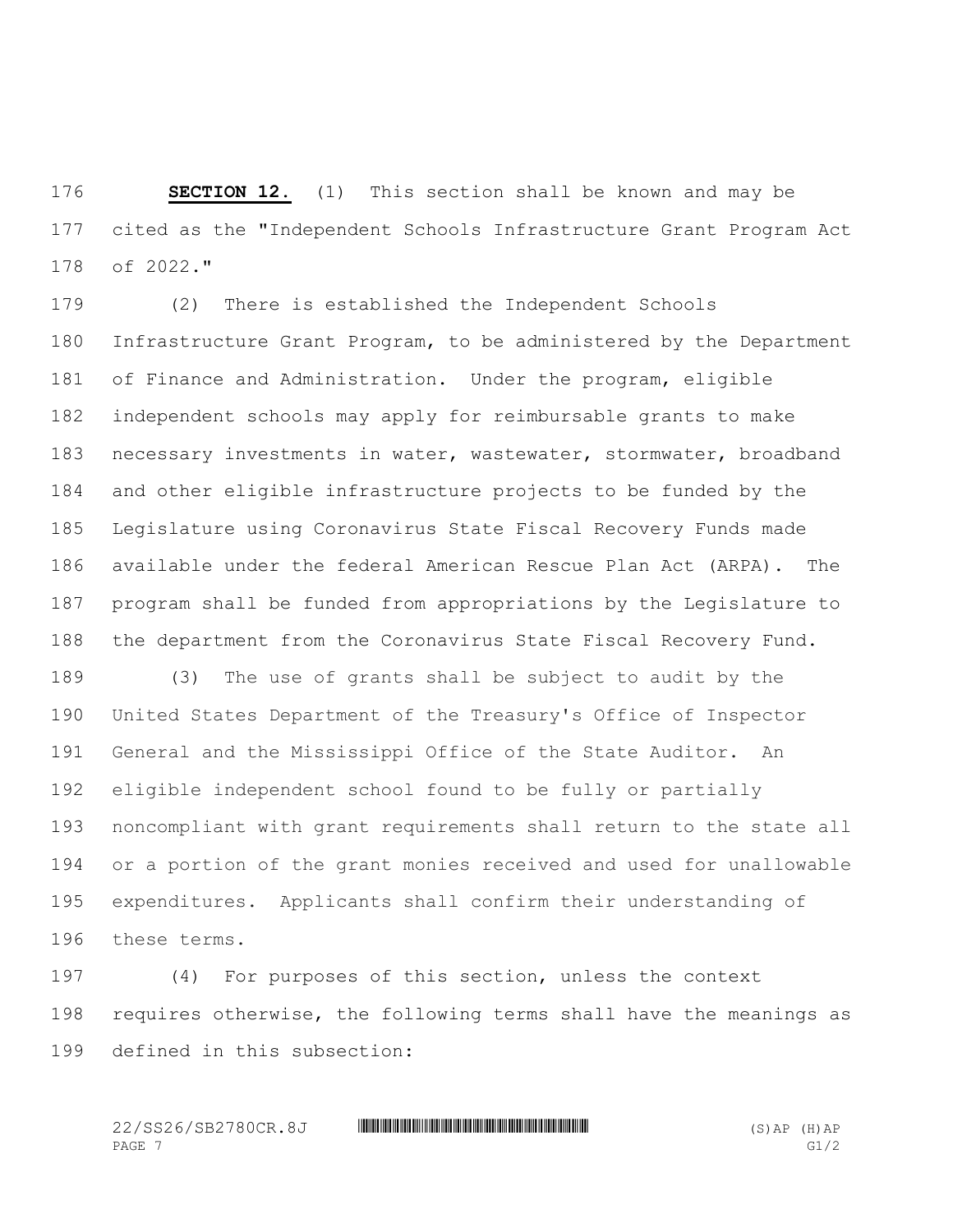(a) "Program" means the Independent Schools Infrastructure Grant Program established under this section. (b) "ARPA" means the federal American Rescue Plan Act

 of 2021, Public Law 117-2, which amends Title VI of the Social Security Act.

 (c) "ARPA funds" means Coronavirus State Fiscal Recovery Funds awarded through Section 602 of Title VI of the Social Security Act amended by Section 9901 of the federal American Rescue Plan Act of 2021, Public Law 117-2.

 (d) "Department" means the Department of Finance and Administration.

 (e) "Eligible independent school" means any private or nonpublic school operating within the State of Mississippi that:

 (i) Is a member of the Midsouth Association of Independent Schools (MAIS) and located in the State of Mississippi; or

 (ii) Is accredited by a state, regional or national accrediting organization; and

 (iii) Is not subject to the purview of authority of the State Board of Education.

 (5) On or before July 1, 2022, the department shall promulgate rules and regulations necessary to administer the program established under this section, including application procedures and deadlines.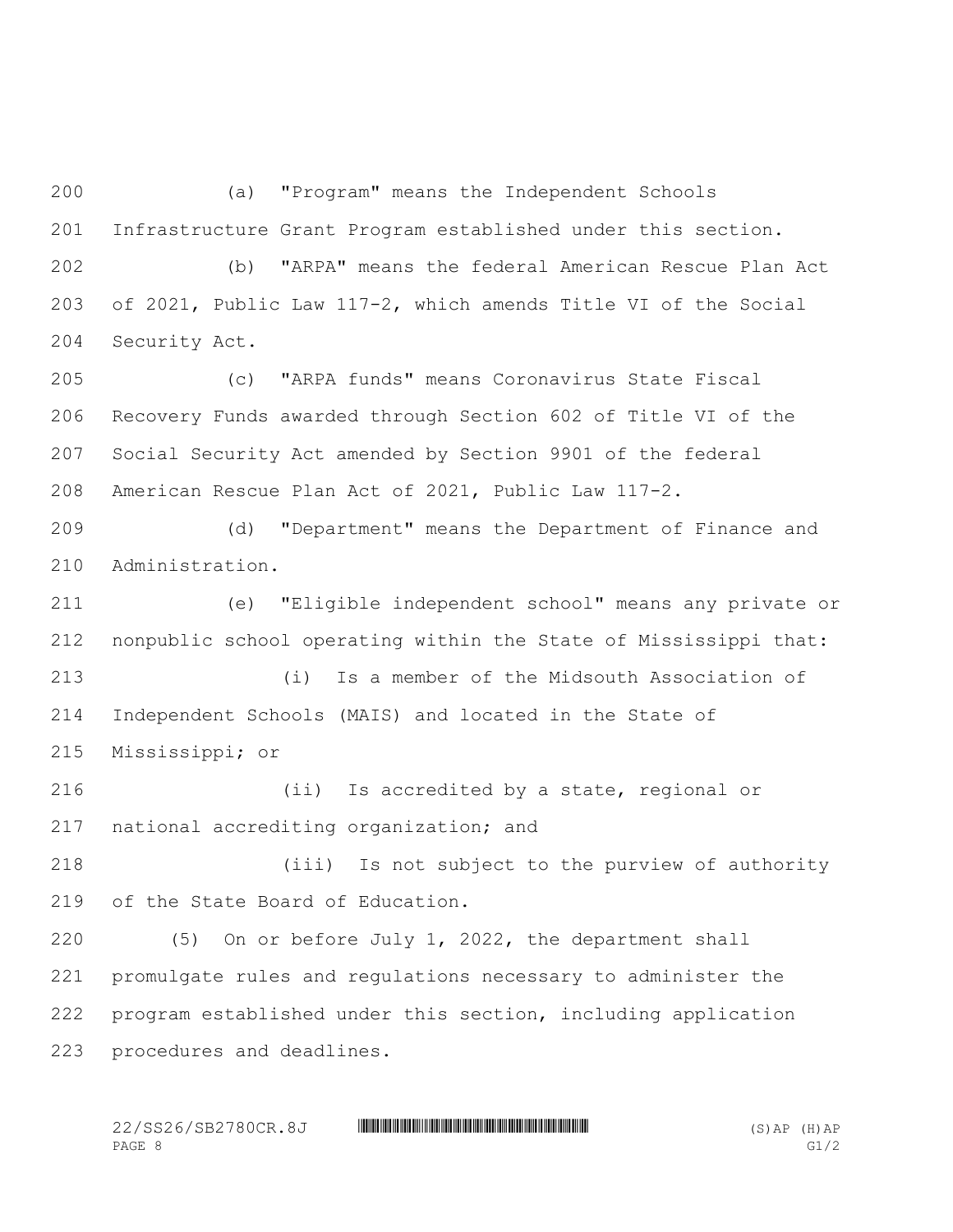(6) Funds under the program shall be awarded for ARPA eligible projects in the following order:

 (a) Eligible water, wastewater and stormwater projects under the Environmental Protection Agency's Clean Water State Revolving Fund (CWSRF) or Drinking Water State Revolving Fund (DWSRF) and other eligible water projects allowable by ARPA;

(b) Broadband infrastructure projects;

 (c) Capital investments for prevention, mitigation and ventilation in congregate living facilities and other key settings; and

 (d) Any eligible project through ARPA guidelines, guidance, rules, regulations and/or other criteria, as may be amended from time to time, of the United States Department of the Treasury, excluding premium pay for employees.

 (7) The governing board of any eligible independent school may submit an application for grant funds under this section. Applicants shall certify to the department that each expenditure of the funds awarded to them by the department under this section is in compliance with the ARPA guidelines, guidance, rules, regulations and/or other criteria, as may be amended from time to time, by the United States Department of the Treasury regarding the use of monies from the Coronavirus State Fiscal Recovery Fund. Subsequent submissions will be due by the dates established by the department.

 $22/SS26/SB2780CR.8J$  . THE THE THE TELEVISION SETTING THE SETTING OF A PAPER (S) AP (H) AP PAGE 9 G1/2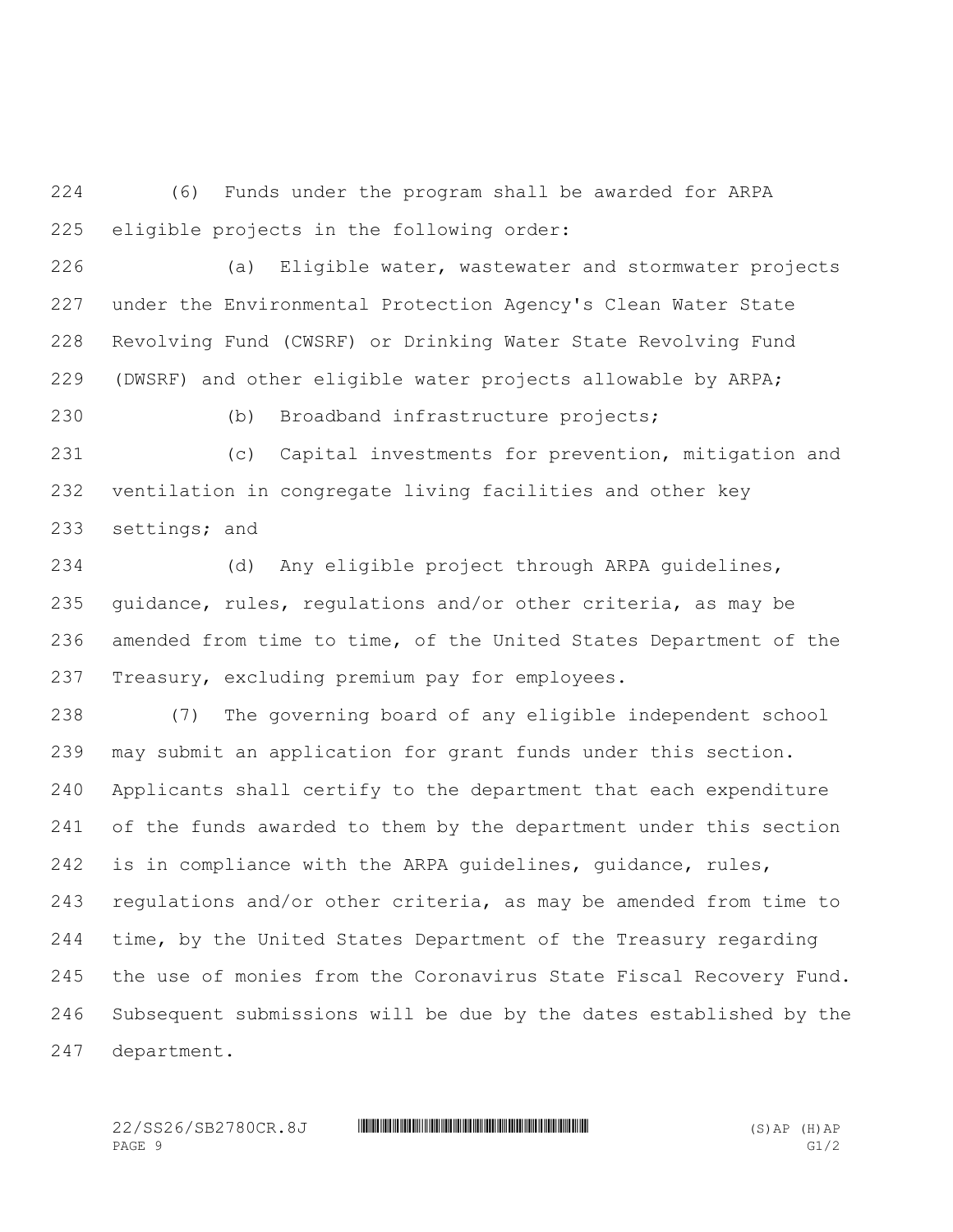(8) An application for a grant under this section shall be submitted at such time, be in such form, and contain such information as the department prescribes. Each application shall include the following at a minimum: applicant contact 252 information; project description and type of project; project map; estimate of the population served by the projects; estimated project cost; estimated project schedule; and readiness to proceed. The department is authorized to accept additional rounds of grant proposals for application consideration as needed.

 (9) Applications shall be reviewed, and the department shall certify that each project submitted is eligible under ARPA and all applicable guidance issued by the United States Department of the Treasury. For water, wastewater and stormwater projects, the department must also certify that it is a "necessary investment" in water, wastewater or stormwater infrastructure as defined in ARPA and all applicable guidance issued by the United States Department of the Treasury. Grant agreements shall be executed between the recipient and the department. All final awards shall be determined at the discretion of the executive director of the department. Funds shall be made available to a grantee upon the execution of a grant agreement between the department and the approved applicant, and the department obtains the necessary support for reimbursement.

 $22/SS26/SB2780CR.8J$  . THE THE THE TELEVISION SETTING THE SETTING OF A PAPER (S) AP (H) AP PAGE  $10$  G1/2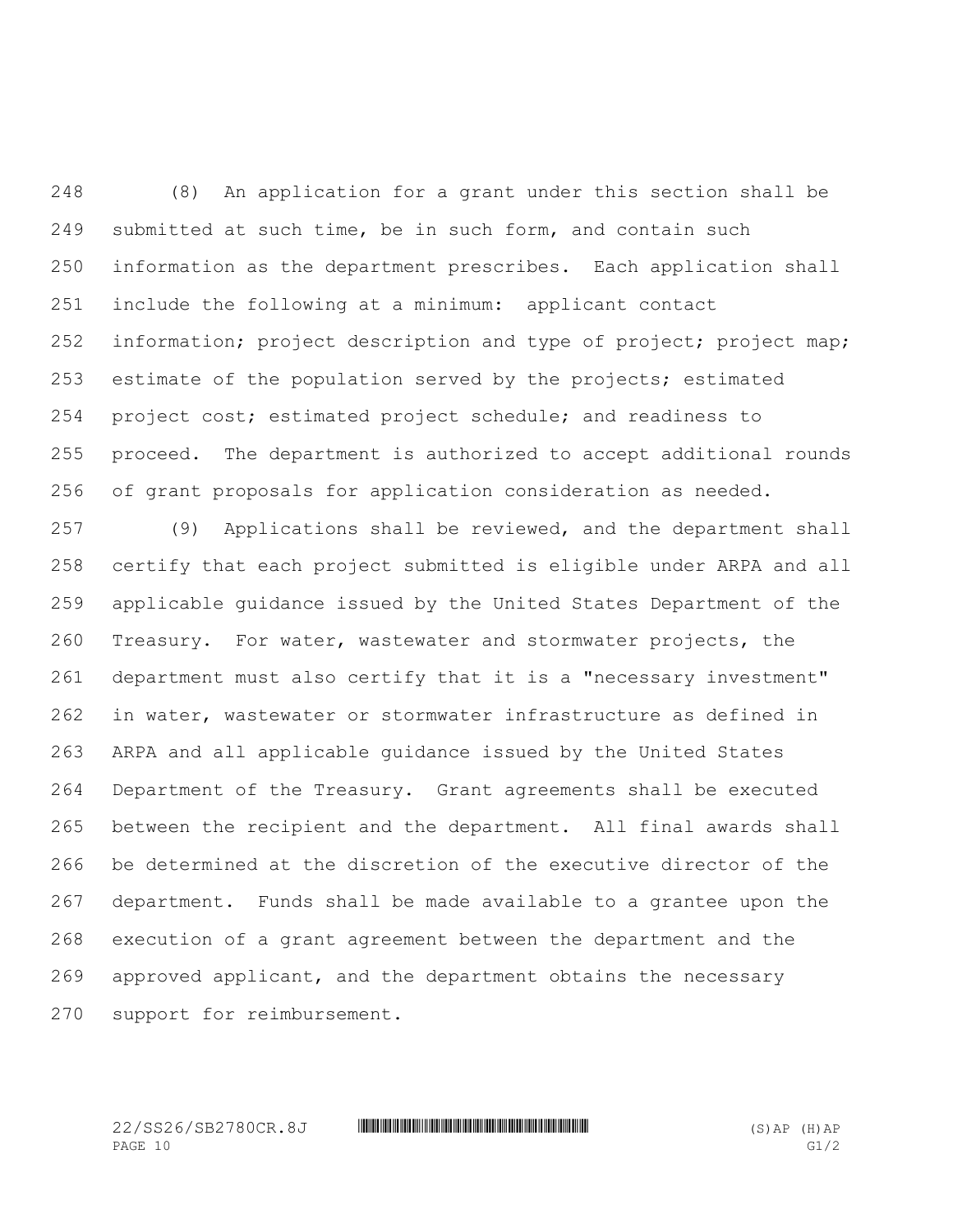(10) Grant funds shall be used prospectively and grants are not available to cover the costs of debt incurred before the effective date of this section.

 (11) The maximum amount of grant funds that may be awarded to any eligible independent school under the program is One Hundred Thousand Dollars (\$100,000.00).

 (12) The department shall submit to the Joint Legislative Budget Committee by October 1 of each year an annual report about the program. The reports shall contain the applications received, the amount of grant funds awarded to each applicant, the amount of grant funds expended by each applicant, and the status of each applicant's project.

 (13) Grant funds received under this section must be obligated no later than December 31, 2024, and must be expended no later than December 31, 2026. Each grant recipient shall certify for any project for which a grant is awarded that if the project is not completed by December 31, 2026, and the United States Congress does not enact an extension of the deadline on the availability of ARPA funds, then the grant recipient will complete the project using any other funds available.

 (14) The department may retain an amount not to exceed Two Hundred Thousand Dollars (\$200,000.00) of the total funds allocated to the program to defray its administrative costs. (15) This section shall stand repealed on July 1, 2026.

 $22/SS26/SB2780CR.8J$  . THE THE THE TELEVISION SETTING THE SETTING OF A PAPER (S) AP (H) AP PAGE 11 G1/2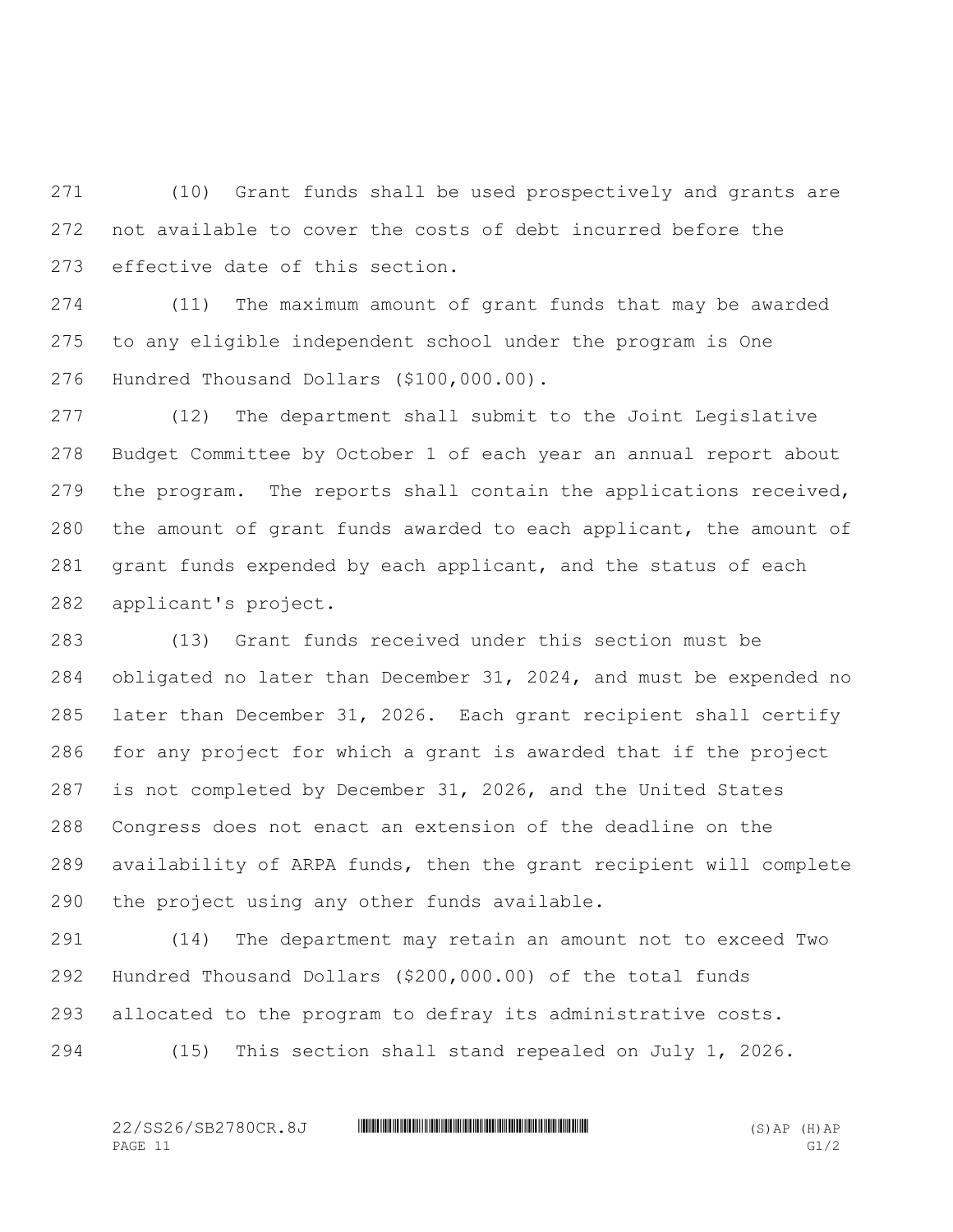**SECTION 13.** Section 19-11-27, Mississippi Code of 1972, is amended as follows:

22/SS26/SB2780CR.8J \*SS26/OSB2780CR.8J\* (S)AP (H)AP 19-11-27. No board of supervisors of any county shall expend from, or contract an obligation against, the budget estimates for road and bridge construction, maintenance and equipment, made and published by it during the last year of the term of office of such board, between the first day of October and the first day of the following January, a sum exceeding one-fourth (1/4) of such item of the budget made and published by it, except in cases of emergency. The clerk of any county is prohibited from issuing any warrant contrary to the provisions of this section. No board of supervisors nor any member thereof shall buy any machinery or equipment in the last six (6) months of their or his term unless or until he has been elected at the general election of that year. The provisions of this section shall not apply to (i) **\* \* \*** projects of any type that receive monies from the Local System Bridge Replacement and Rehabilitation Program, the Emergency Road and Bridge Repair Fund, the 2018 Transportation and Infrastructure Improvement Fund or the Gulf Coast Restoration Fund and (ii) to expenditures **\* \* \*** on deficient bridges in the State Aid Road System or the Local System Road Program that have **\* \* \*** been deemed to be a deficient bridge as defined in Section 65-37-3 or to a contract, lease or lease-purchase contract executed pursuant to the bidding requirements in Section 31-7-13 and approved by a unanimous vote of the board. Such unanimous vote shall include a

PAGE 12 G1/2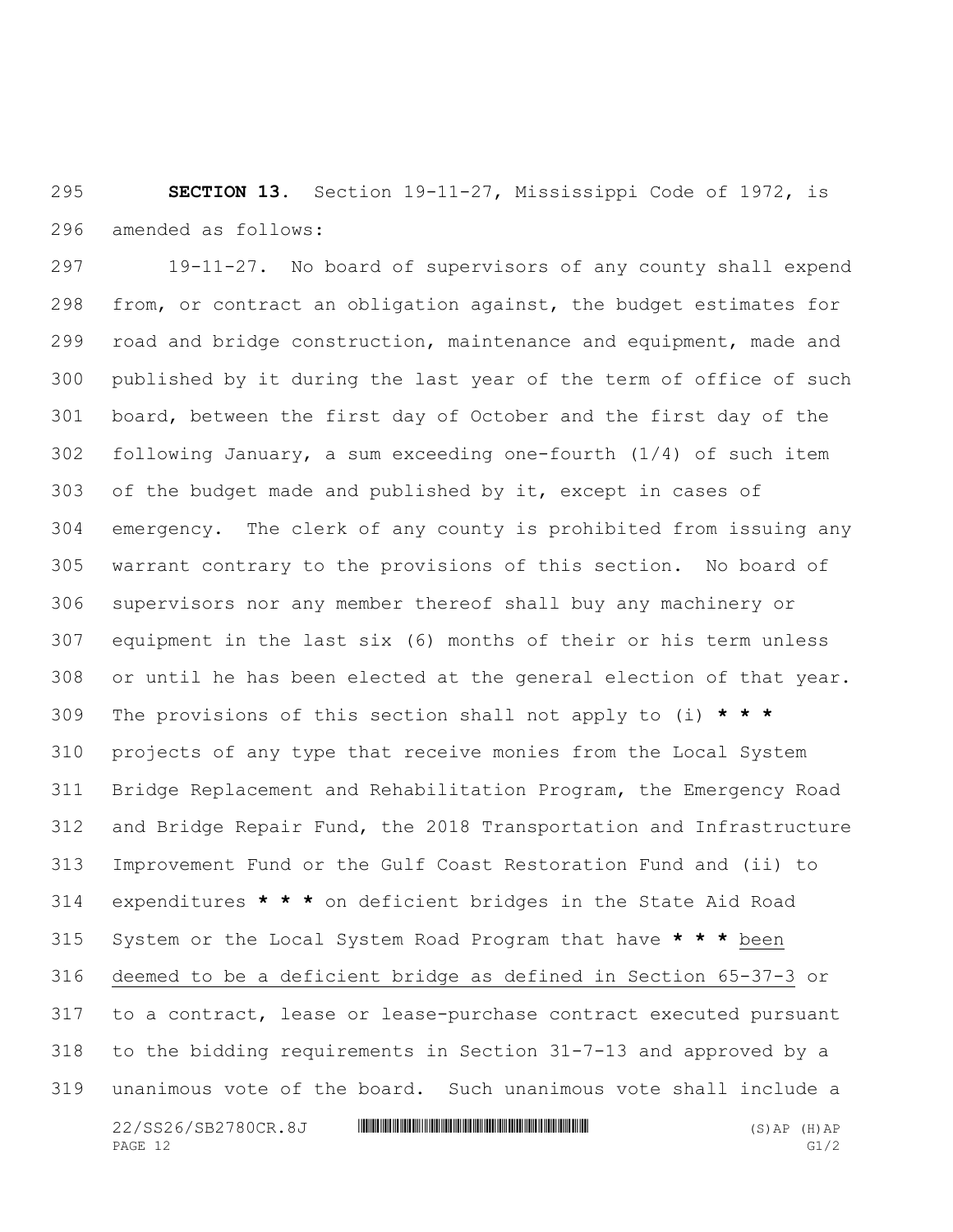statement indicating the board's proclamation that the award of the contract is essential to the efficiency and economy of the operation of the county government. **\* \* \***

 **SECTION 14.** Section 77-5-907, Mississippi Code of 1972, is amended as follows:

 77-5-907. There is hereby created in the State Treasury a special fund to be designated as the "Public Utilities Application Fund," which shall consist of funds made available by the Legislature in any manner and funds from any other source designated for deposit into such fund. Unexpended amounts remaining in the fund at the end of a fiscal year shall not lapse into the State General Fund, and any investment earnings or interest earned on amounts in the fund shall be deposited to the credit of the fund. Monies in the fund shall be used for administration expenses related to the processing of grants by the Public Utilities Staff. Any application fee collected under the grant programs and deposited to the Public Utilities Staff Regulation Fund before September 1, 2020, shall be transferred to the **\* \* \*** Broadband Expansion and Accessibility of Mississippi (BEAM) Fund created by House Bill No. 1029, 2022 Regular Session. **SECTION 15.** Section 57-1-601, Mississippi Code of 1972, is amended as follows:

 57-1-601. (1) For the purposes of this section, the following words shall have the following meanings ascribed in this section, unless the context clearly otherwise requires:

 $22/SS26/SB2780CR.8J$  \*ssample and the state of the state of the state of the state of the state of the state of the state of the state of the state of the state of the state of the state of the state of the state of the sta PAGE 13 G1/2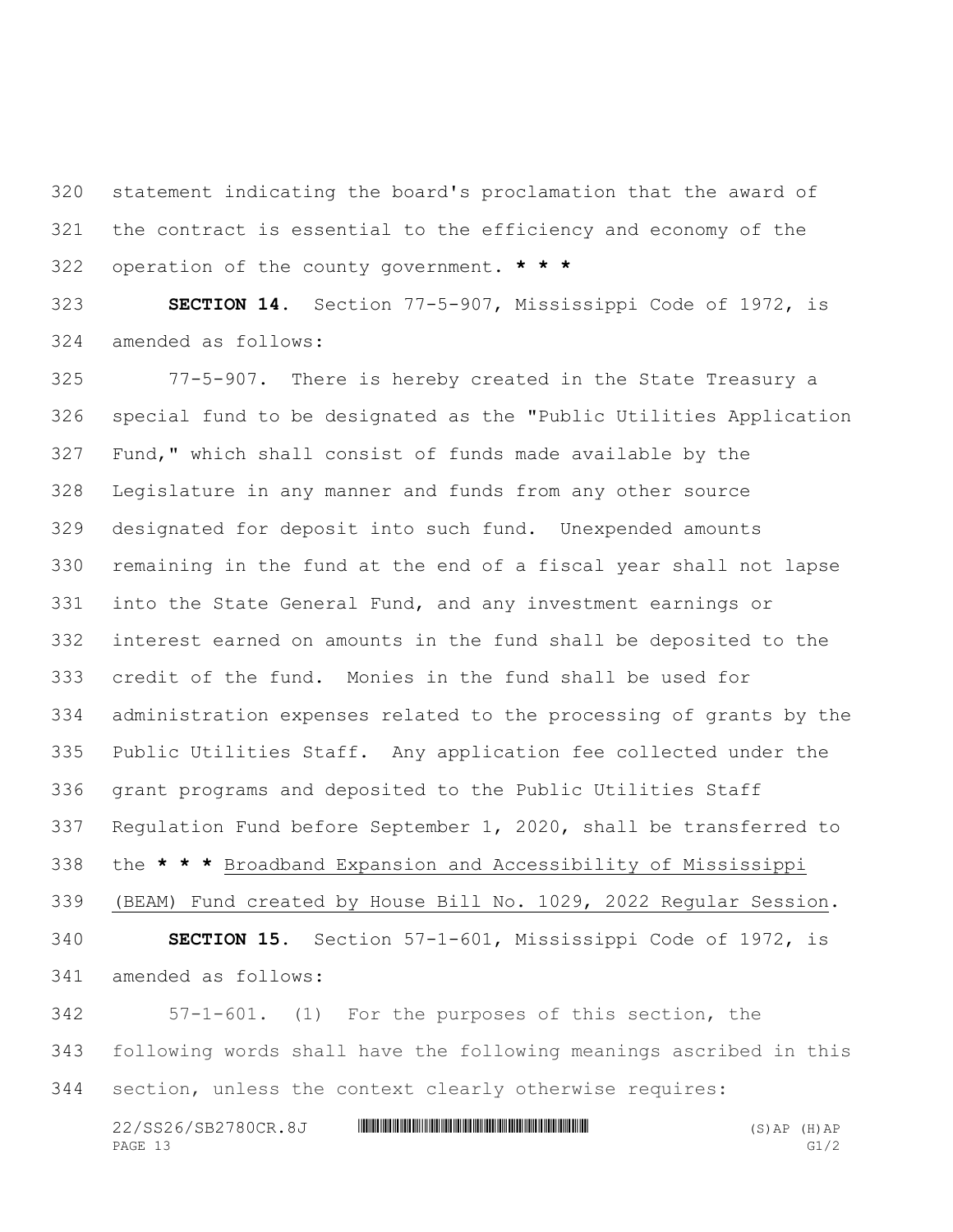(a) "MDA" means the Mississippi Development Authority. (b) "Municipality" means **\* \* \*** any municipality with a population of less than fifteen thousand (15,000) according to the latest federal decennial census at the time the municipality submits an application to the MDA under this section.

 (c) "Revitalization zone" means an area in the municipality officially designated by ordinance or resolution of the governing authorities of the municipality as a revitalization zone and approved and certified by the MDA as meeting the requirements of this section.

 (2) (a) There is created in the State Treasury a special fund to be designated as the "Mississippi Main Street Investment Grant Fund" which shall consist of funds from any source designated for deposit into the fund. Unexpended amounts remaining in the fund at the end of a fiscal year shall not lapse into the State General Fund, and any interest earned on amounts in the fund shall be deposited to the credit of the fund. Monies in the fund shall be used by the MDA for the purposes authorized in subsection (3) of this section.

 $22/SS26/SB2780CR.8J$  \*ssample and the state of the state of the state of the state of the state of the state of the state of the state of the state of the state of the state of the state of the state of the state of the sta (b) Monies in the fund which are derived from the proceeds of general obligation bonds may be used to reimburse reasonable actual and necessary costs incurred by the MDA in providing grants under this section through the use of proceeds of such general obligation bonds. An accounting of actual costs incurred for which reimbursement is sought shall be maintained for

PAGE 14 G1/2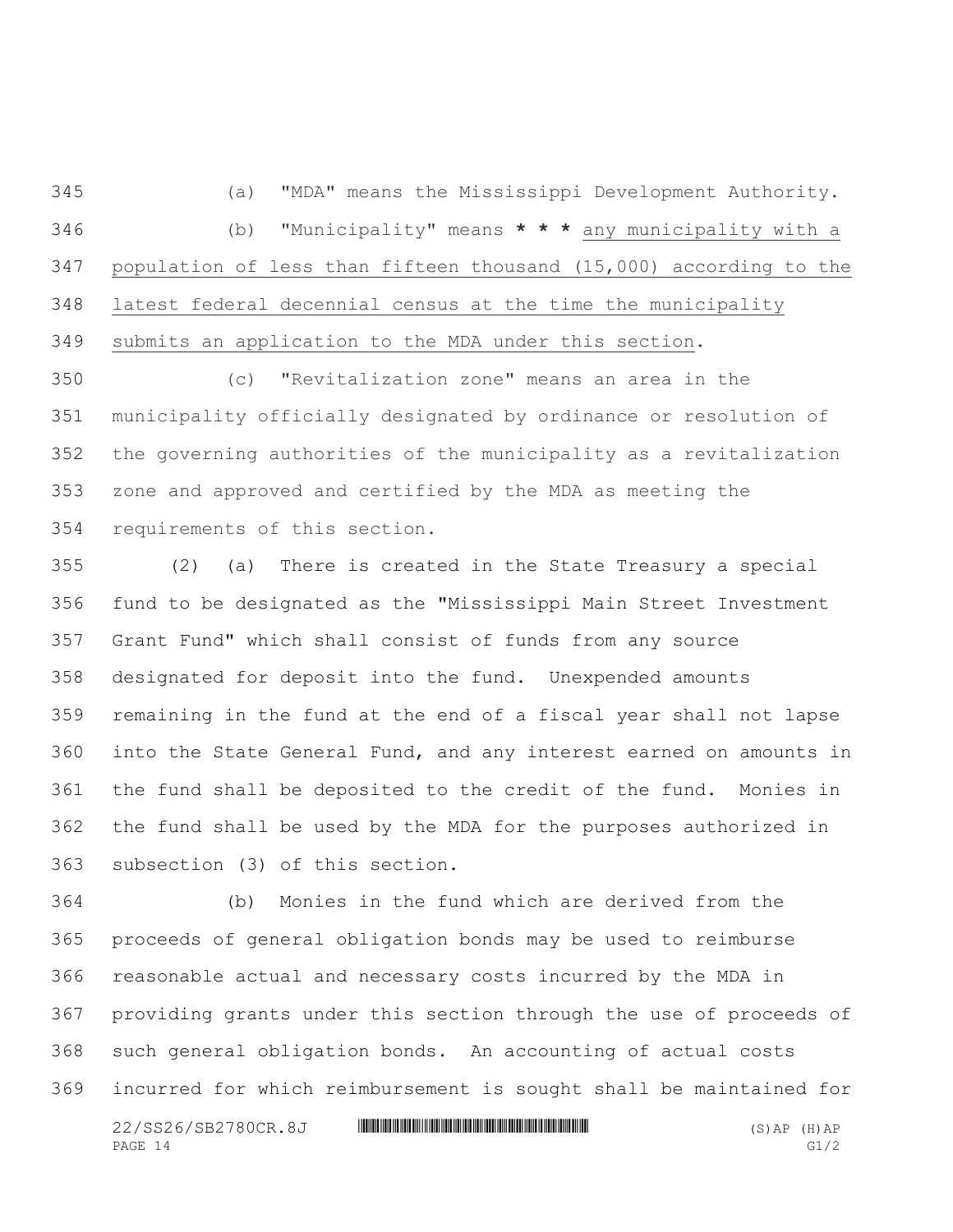the program. Reimbursement of reasonable actual and necessary costs for assistance shall not exceed three percent (3%) of the proceeds of bonds issued for such assistance. Reimbursements made under this subsection shall satisfy any applicable federal tax law requirements.

 (3) The MDA shall establish a program to make grants to **\* \* \*** a municipality to assist with maintaining and improving the viability of revitalization zones. The proceeds of a grant made to **\* \* \*** a municipality under this section may be used for maintaining and/or improving the viability of a revitalization zone through means deemed appropriate by the governing authorities of **\* \* \*** a municipality, including, but not limited to, making loans, grants and/or other forms of assistance to any person or public or private association or other entity for use for infrastructure projects, improvements to properties, signage and other purposes related to maintaining and/or improving the viability of the revitalization zone.

 (4) (a) If **\* \* \*** a municipality desires a grant under this section, the municipality shall submit an application to the MDA seeking (i) approval and certification of the proposed revitalization zone and (ii) a grant for the purposes authorized in this section. The application shall include, at a minimum: 1. The name of the proposed revitalization zone, together with the words, "revitalization zone";

 $22/SS26/SB2780CR.8J$  . THE THE THE TELEVISION SETTING THE SETTING OF A PAPER (S) AP (H) AP PAGE 15 G1/2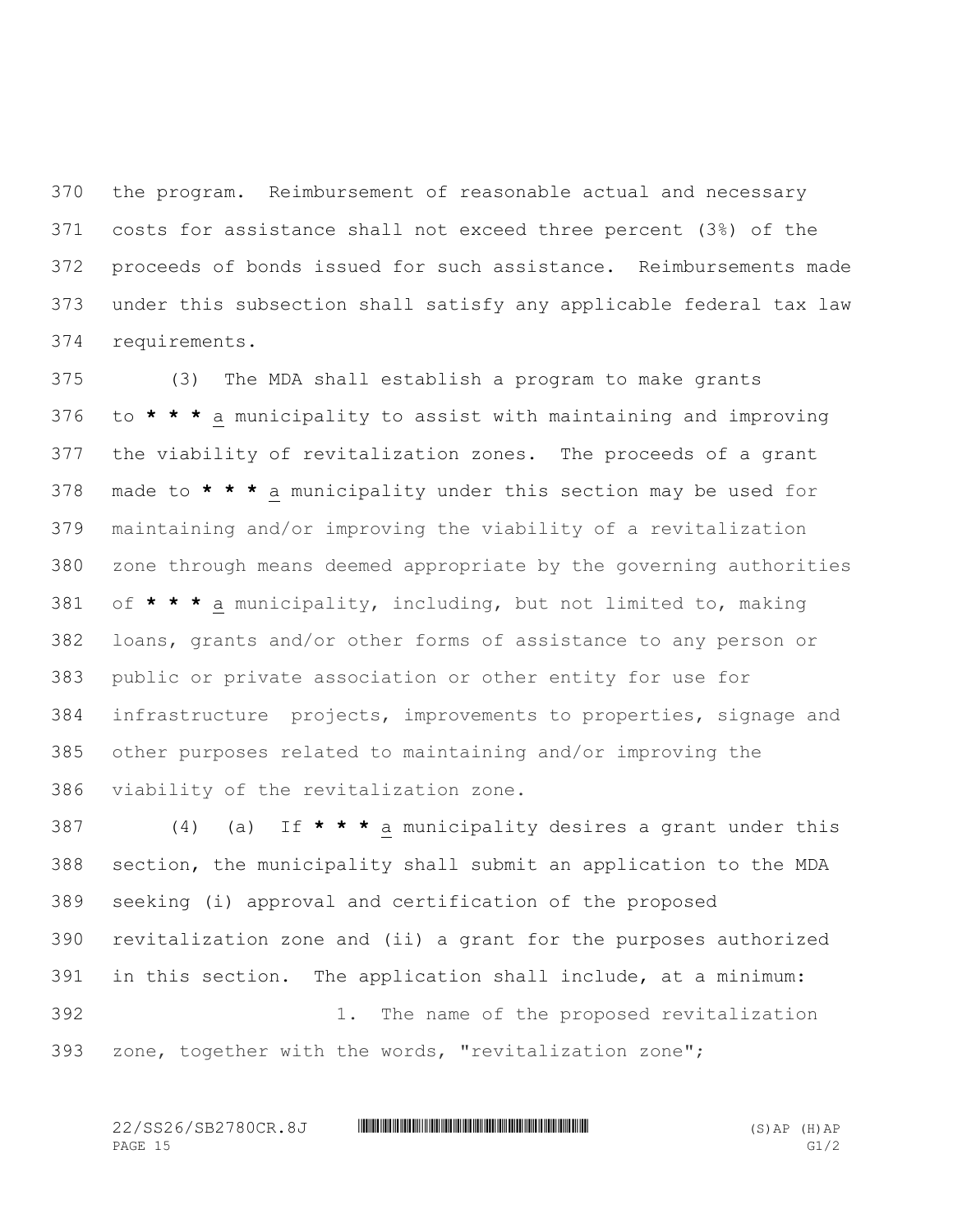2. A description of the revitalization zone by metes and bounds;

 3. A map showing the parcels of real property included in the revitalization zone and the present use of such parcels;

 4. A master plan for the revitalization zone that has been approved by sixty percent (60%) of the property owners within the zone at the time the municipality submits the application; and

 5. Any other information required by the MDA. The governing authorities of **\* \* \*** a municipality may designate the boundaries of a proposed revitalization zone by adoption of an ordinance or resolution that is spread upon its minutes and describes the boundaries of the zone.

 (b) The MDA shall review the application to confirm that the revitalization zone meets the requirements of this section. A revitalization zone may embrace two (2) or more separate parcels of real property, and such property may be publicly and/or privately owned. Each revitalization zone shall be of such size and form as to include all properties that, in the determination of the municipality and the MDA, constitute an integral part of the revitalization zone. If the MDA determines that the boundaries of the proposed revitalization zone exceed the area that is reasonably deemed to be integral to the revitalization zone, the MDA may reduce the boundaries of the

 $22/SS26/SB2780CR.8J$  \*ssampling the state of the state of the state of the state of the state of the state of the state of the state of the state of the state of the state of the state of the state of the state of the state PAGE 16 G1/2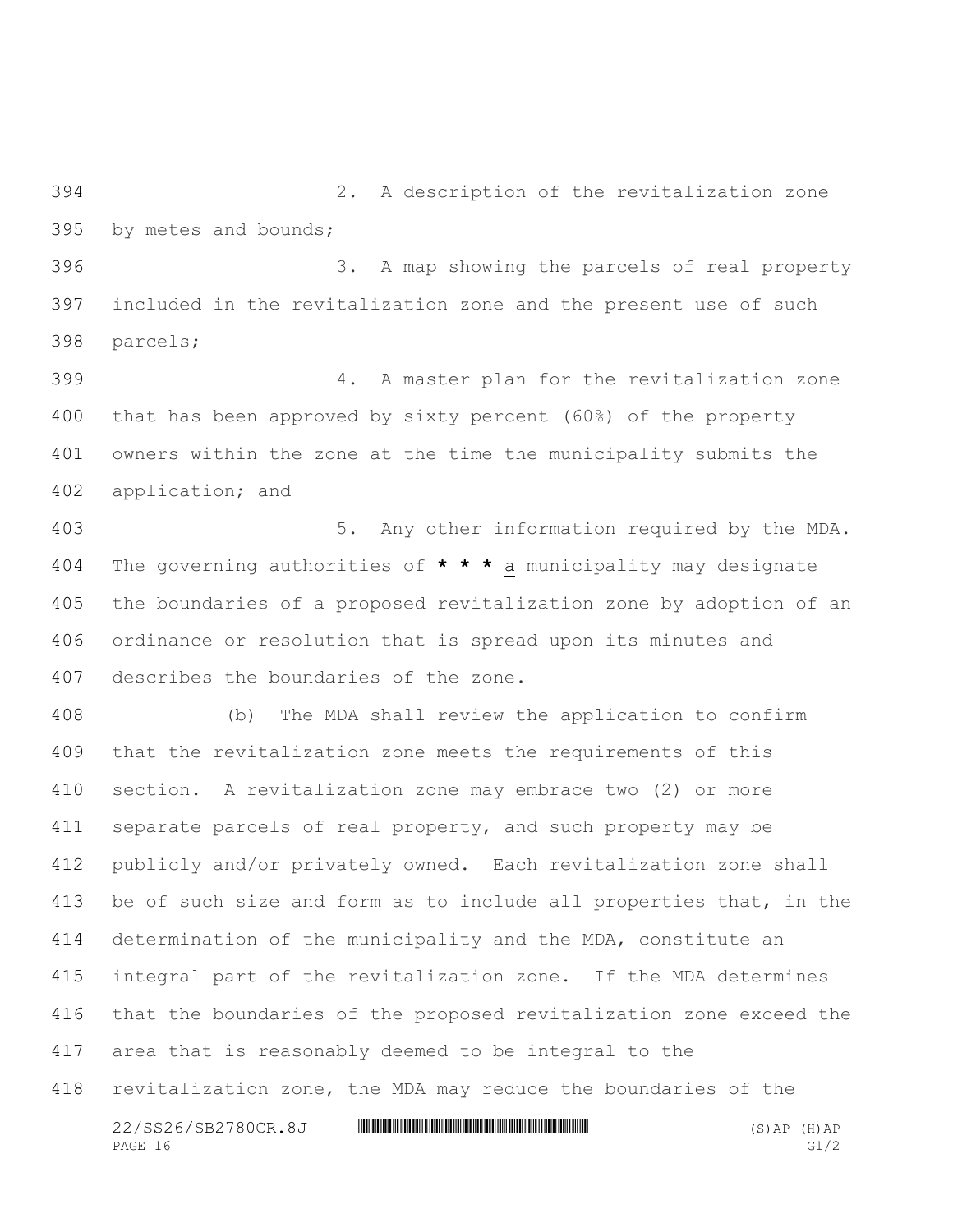proposed area. Upon the approval and selection of a municipal revitalization zone project, the MDA shall certify the revitalization zone.

 (5) The MDA shall have all powers necessary to implement and administer the program established under this section, and the MDA shall promulgate rules and regulations, in accordance with the Mississippi Administrative Procedures Law, necessary for the implementation of this section.

 **SECTION 16.** Upon the effective date of this act, the State Fiscal Officer shall transfer the sum of Two Million Dollars (\$2,000,000.00) from the Capital Expense Fund created in Section 27-103-303, Mississippi Code of 1972, to the Rural Fire Truck Matching Assistance Fund created in House Bill 842, 2022 Regular Session.

 **SECTION 17.** This act shall take effect and be in force from and after July 1, 2022, except for Section 14, which shall take effect and be in force from and after the passage of this act.

**Further, amend by striking the title in its entirety and inserting in lieu thereof the following:**

 AN ACT TO DIRECT THE STATE FISCAL OFFICER TO MAKE CERTAIN TRANSFERS DURING FISCAL YEAR 2023 FROM THE CAPITAL EXPENSE FUND, CORONAVIRUS STATE FISCAL RECOVERY FUND, CAPITAL EXPENSE FUND - ARCHIVES AND HISTORY, ALCOHOLIC BEVERAGE CONTROL SPECIAL FUND, DEPARTMENT OF REVENUE GENERAL ADMINISTRATION SPECIAL FUND, SECRETARY OF STATE HELP MISSISSIPPI VOTE FUND AND STATE GENERAL FUND TO OTHER FUNDS IN THE STATE TREASURY; TO CREATE THE "CORONAVIRUS STATE FISCAL RECOVERY LOST REVENUE FUND" AS A SPECIAL FUND IN THE STATE TREASURY TO BE USED BY THE DEPARTMENT OF FINANCE AND ADMINISTRATION FOR THE PURPOSE OF PROVIDING GOVERNMENT

| 22/SS26/SB2780CR.8J | $(S)$ AP $(H)$ AP |  |
|---------------------|-------------------|--|
| PAGE 17             |                   |  |